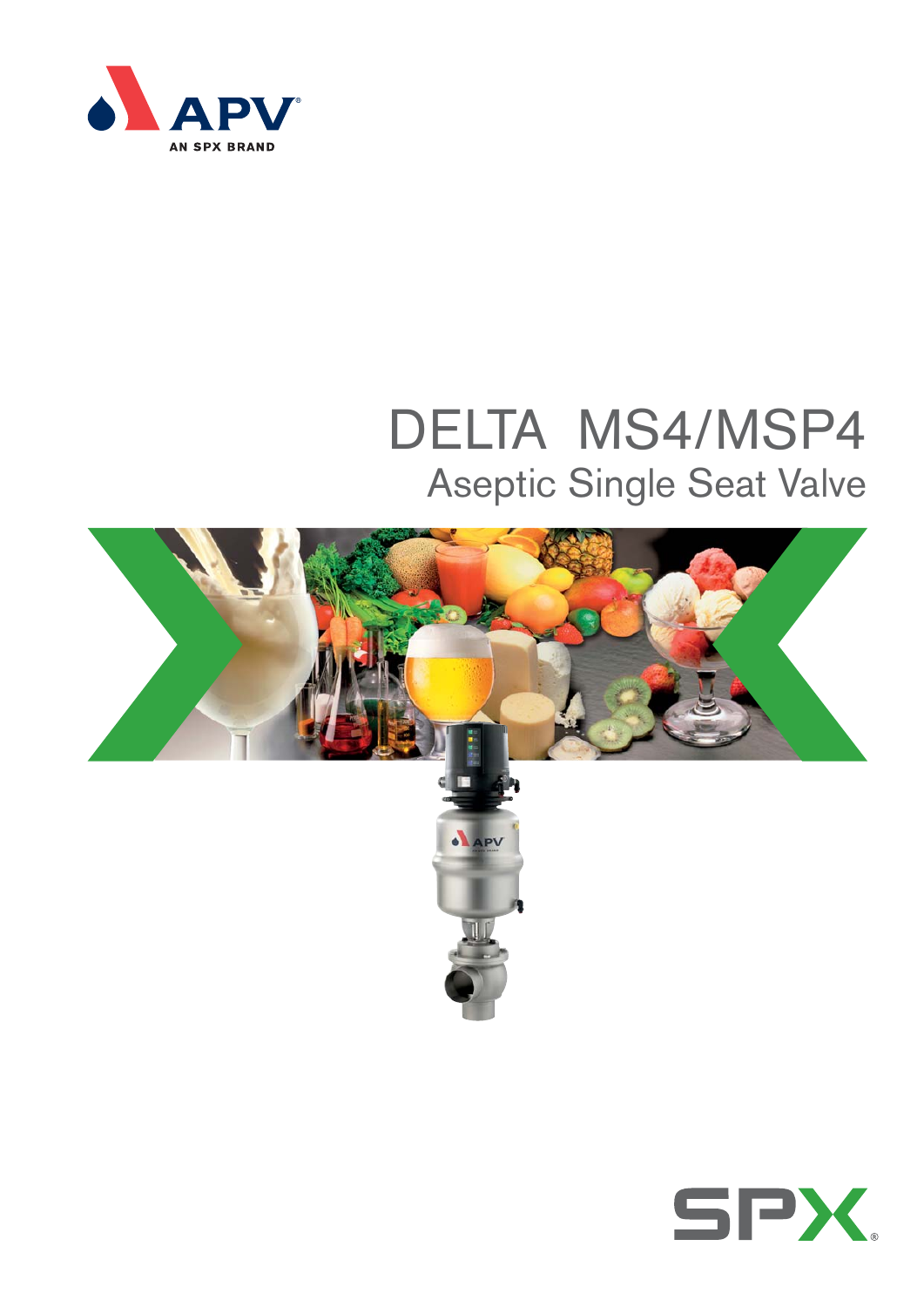# **Aseptic single seat valve with diaphragm supporting system**

*APV is a leading innovator of solutions with more than 50 years of experience in valve design and manufacture. From the supply of engineered components to complete process engineering and design, we specialise in helping our customers improve their plant's performance and profitability. Years of intensive product development on a worldwide scale, has enabled APV to offer a complete range of hygienic valves in the brewery, dairy, food, beverage, chemical, health care and pharmaceutical industries.*



## **Application**

DELTA MS4 single seat valves are designed for aseptic processing systems, for example cold aseptic filling systems in the food & beverage industries, product handling downstream to UHT plants in the dairy industry or for pharmaceutical applications.

DELTA MSP4 single seat valves are designed especially for aseptic applications where elastomers are not accepted in the product wetted areas.

The DELTA MS4 as well as the DELTA MSP4 valves are available in shut-off and change over design.

### **Features and Benefits**

- Suitable for all kind of media used in food and pharmaceutical industries
- Reliable design
- High pressure capability
- High temperature capability
- Long diaphragm lifetime
- A variety of valve body configurations enable compact and economic system integration with "minimum dead legs"
- Diaphragm defects detectable immediately
- Lower spare part costs compared to bellows
- Meeting strictest hygienic demands
- 3A and EHEDG approved
- Diaphragm and diaphragm shaft (DELTA MSP4) with USP Class VI approval
- Upgrading DELTA M3/M4 to DELTA MS4 and DELTA MP4 to DELTA MSP4 possible
- Optionally available with APV Control Unit technology including Direct Wired or Fieldbus control alternatives.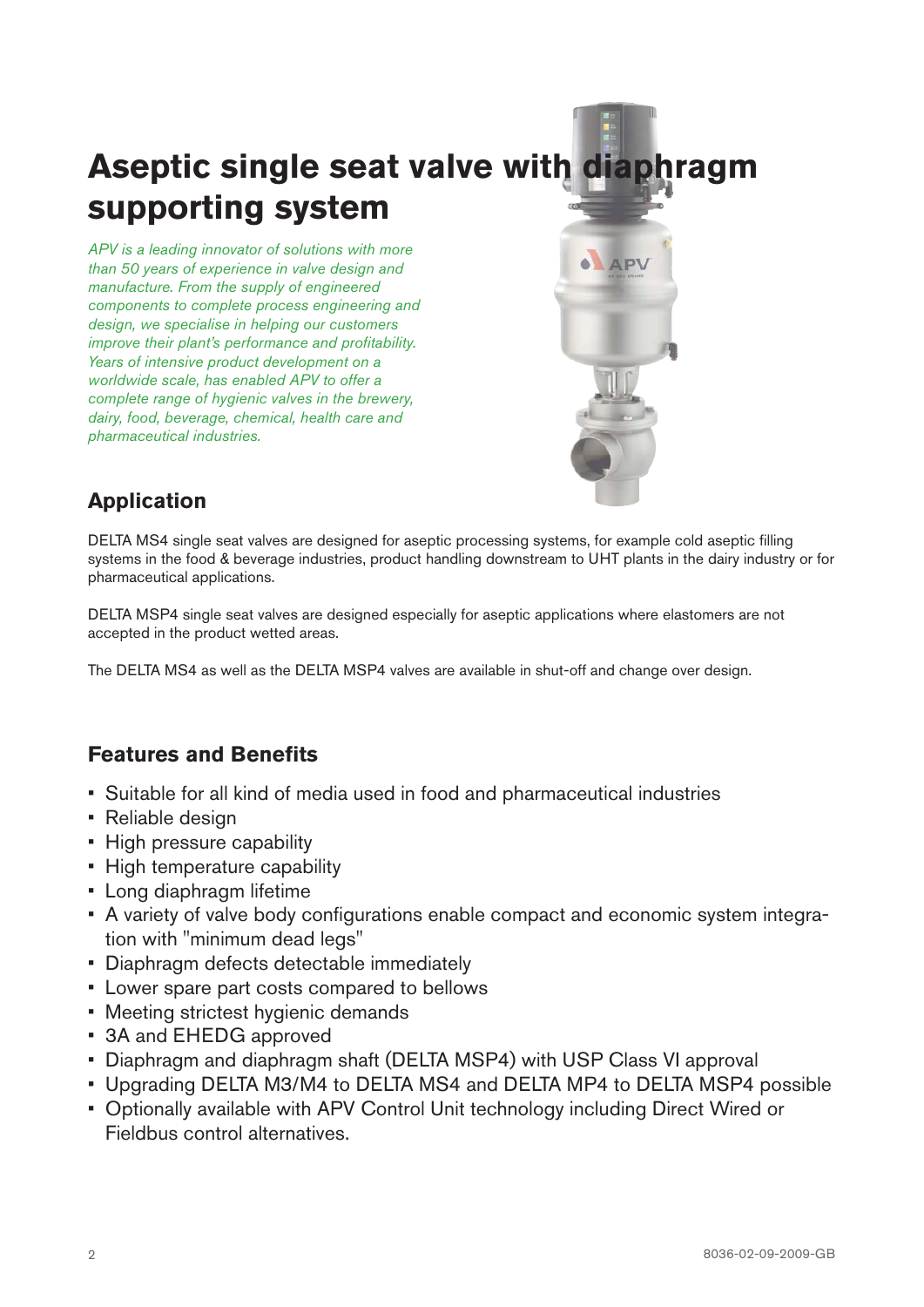### **New Fan Support System**

The DELTA MS4/MSP4 aseptic valve series features a new flexible PTFE diaphragm with fan support mechanism for greater durability and flexibility. Durability and flexibility are important features as valves can be one of the weak links in the aseptic production chain. In conventional aseptic valves, the movement of the flexible element under pressure can result in relatively quick wear and tear. This increases the risk of leakages that can spoil an entire production run.





*Fan in top position (Valve fully open)*

*Diaphragm support by stationary fan cage (Black) and reciprocating fan (Red)*

### **Technical Specification**

| Metallic parts:            | The housing is made of<br>high resistant<br>stainless steel AISI<br>316L (1.4404) with a<br>product wetted surface<br>finish of Ra 0,8 µm.<br>All other non-product<br>wetted stainless steel<br>parts are made of<br>stainless steel AISI<br>304 (1.4301). |
|----------------------------|-------------------------------------------------------------------------------------------------------------------------------------------------------------------------------------------------------------------------------------------------------------|
| Seat seal:                 | EPDM, HNBR, FPM or<br>VQM                                                                                                                                                                                                                                   |
| Diaphragm:                 | PTFE-TFM 1705<br>FDA21CFR177.2600                                                                                                                                                                                                                           |
| Diaphragm shaft (MSP4):    | PTFE-TFM 1705<br>FDA21CFR177.1550                                                                                                                                                                                                                           |
| Control air pressure:      | Max. 8 bar,<br>Min. 6 bar                                                                                                                                                                                                                                   |
| Line pressure:             | Max. 10 bar                                                                                                                                                                                                                                                 |
| Operating temperature:     | Max. 135°C                                                                                                                                                                                                                                                  |
| Sterilisation temperature: | 140°C EPDM, HNBR<br>(short term)                                                                                                                                                                                                                            |

A pending patent related to the innovative diaphragm fan support mechanism stresses the fact that the DELTA MS4/MSP4 features unique technology. The new fan support mechanism relieves process pressure on the diaphragm, thus significantly extending its lifetime and the integrity of the production process. The fan support mechanism also enables reliable operation in the case of high operating pressure. Eventual diaphragm defects are immediately indicated to the outside, enabling instant remedial action to limit production loss.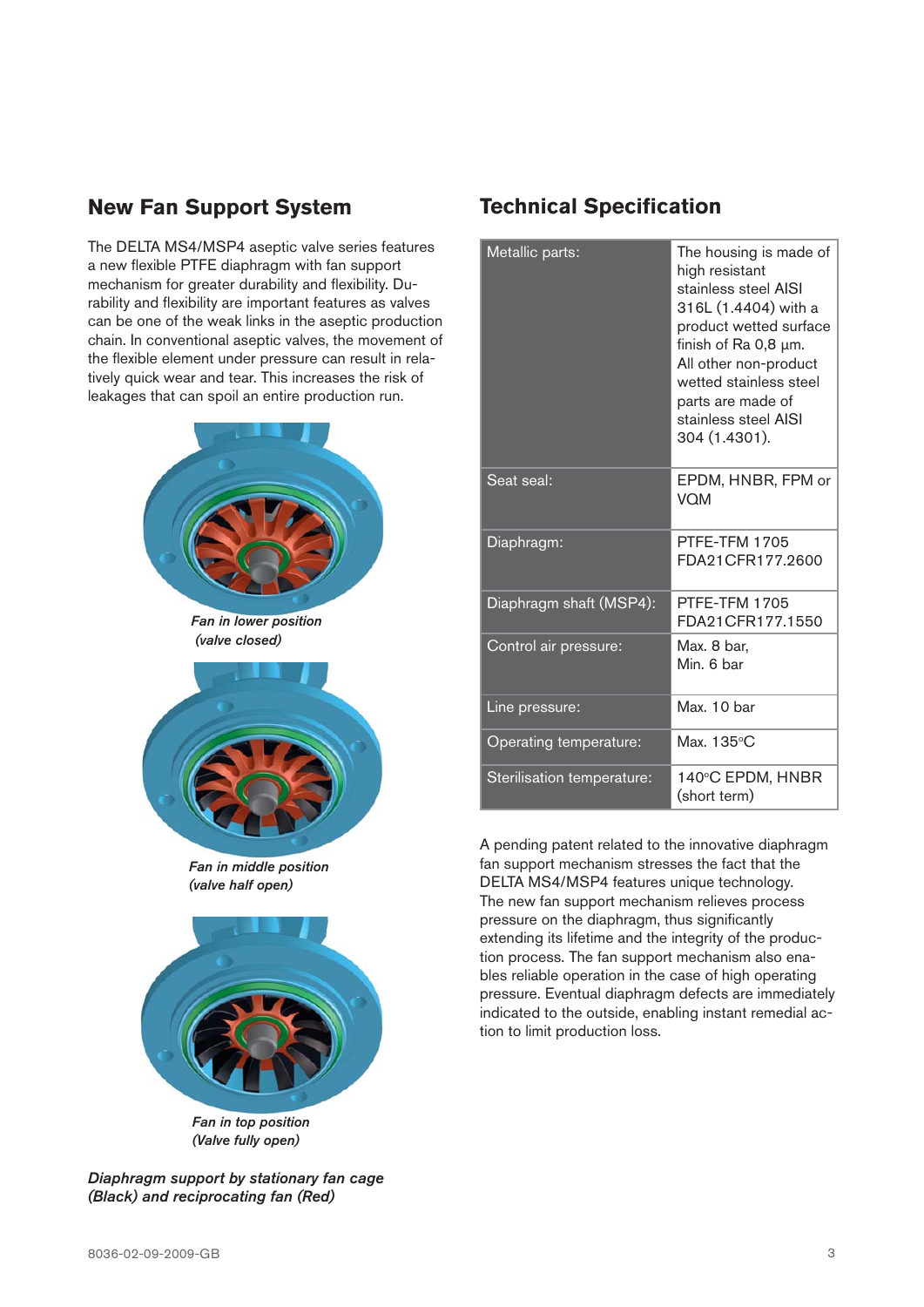# **Comming clean on clean in place (CIP) and ste**

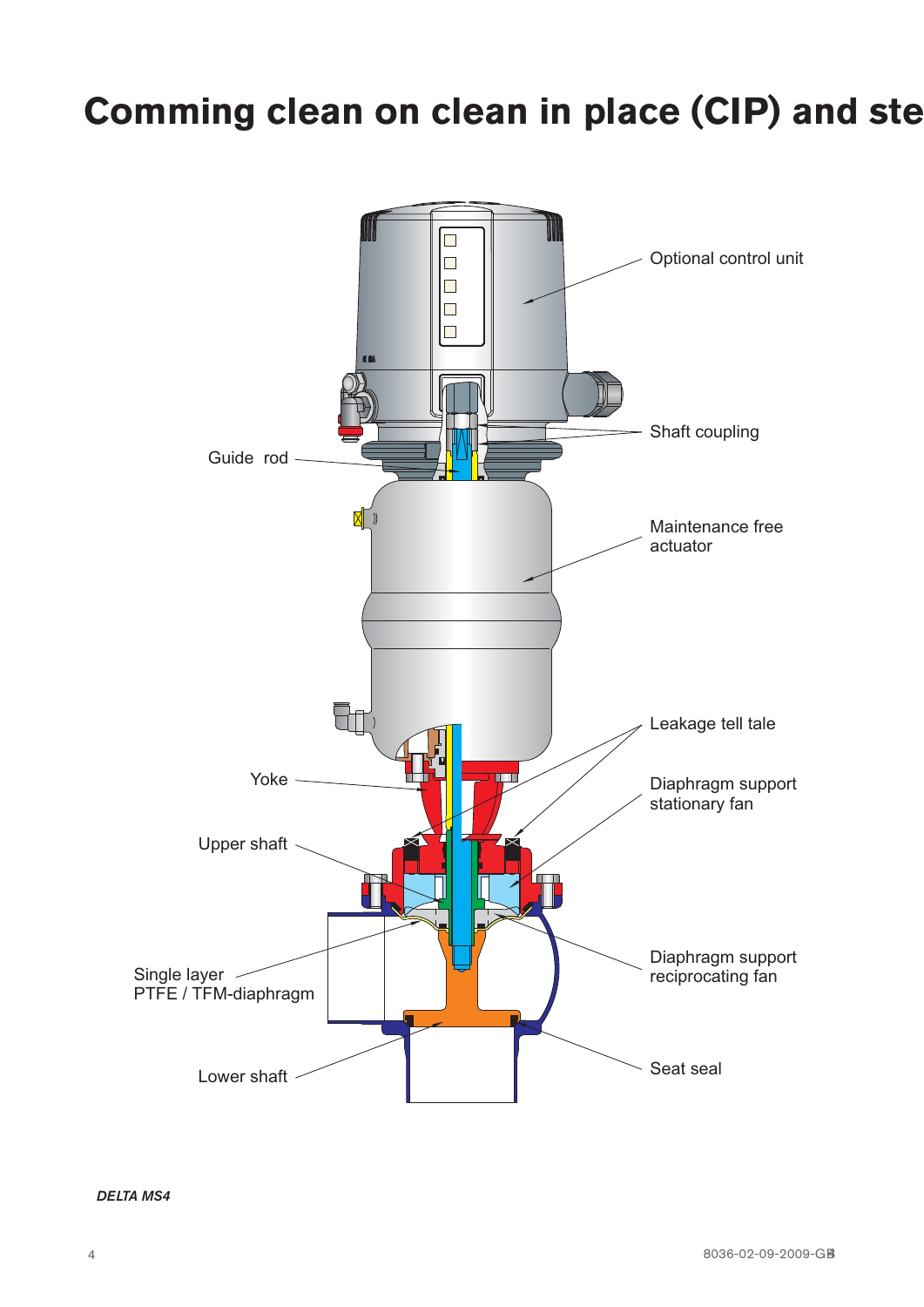# **rilization in place (SIP) with DELTA MS4/MSP4**





In contrast to standard elastomers, the PTFE diaphragm enables the use of a wide range of cleaning agents and products at higher temperatures than other diaphragm materials allow. This enables faster CIP by ensuring reliable cleaning and sterilisation of the diaphragm and other product wetted surfaces.



The bolted housing closure ensures tight sealing and requires no retightening, even after many SIP cycles. The open geometry of the globular valve body design eliminates dead ends and air pockets, making CIP and SIP more effective and reliable.

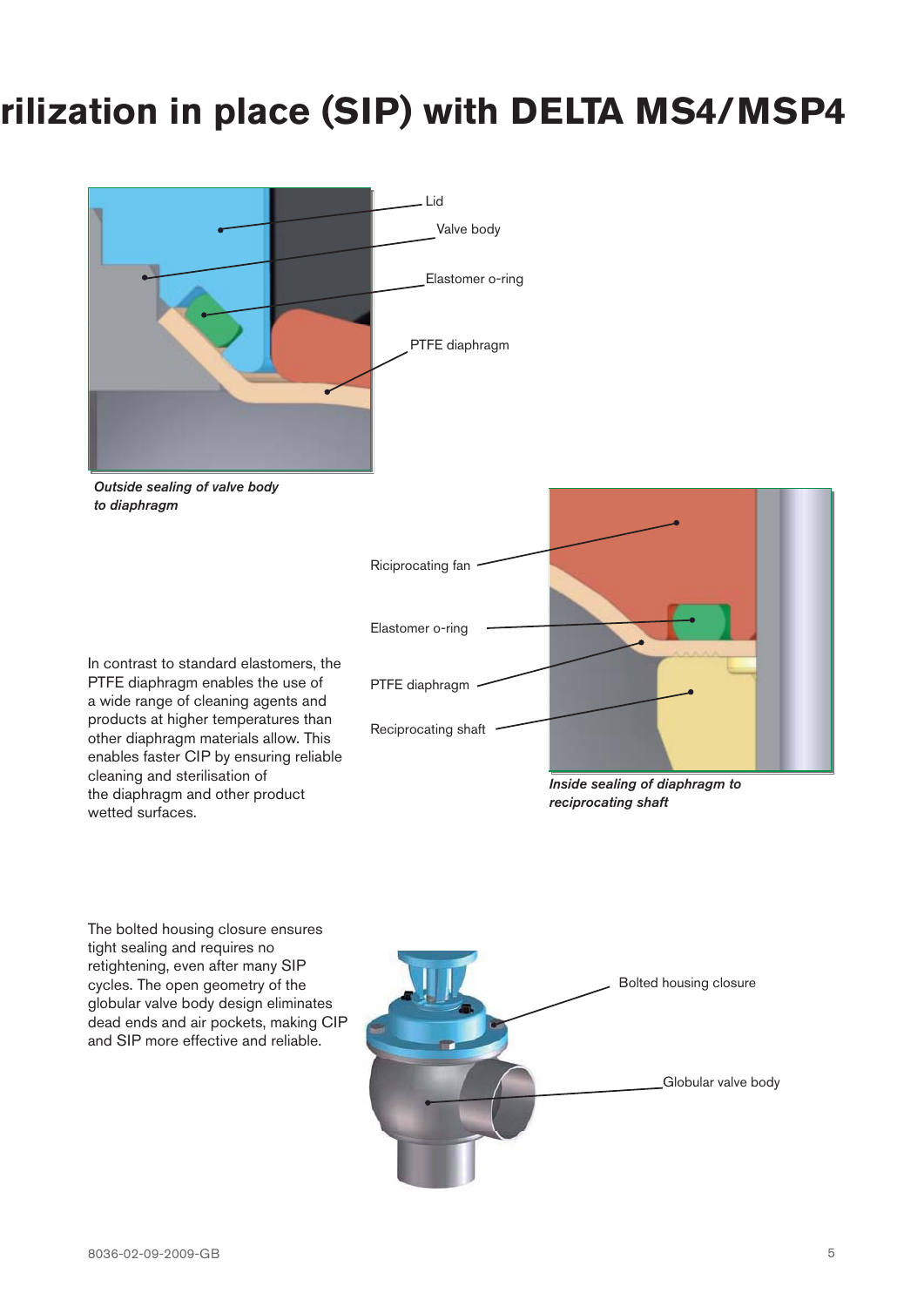# **Body Configurations**

| <b>MS41</b>                  | <b>MS42</b>  | MSE43         | MSES46 |  |
|------------------------------|--------------|---------------|--------|--|
| MSE41                        | <b>MSE42</b> | MSE44         | MSES47 |  |
| <b>MST41</b><br><b>MST42</b> |              | <b>MSES45</b> | MSES48 |  |





### **Dimensions**

| 104<br>⊧<br>$\overline{\mathbf{r}}$<br>Æ<br>щ<br><b>Dimensions</b> |                         |       |      |     |     |       |                             |  |  |
|--------------------------------------------------------------------|-------------------------|-------|------|-----|-----|-------|-----------------------------|--|--|
|                                                                    | $\overline{\mathbf{A}}$ | A1    | øDi  | F   | øK  | L     | <b>Weight</b>               |  |  |
| <b>DN</b>                                                          | mm                      | mm    | mm   | mm  | mm  | mm    | $\overline{\mathsf{in}}$ kg |  |  |
| 25                                                                 | 419                     | 347   | 26   | 50  | 86  | 469   | 4.2                         |  |  |
| 40                                                                 | 466.5                   | 394.5 | 38   | 67  | 126 | 533.5 | 7.1                         |  |  |
| 50                                                                 | 472.5                   | 400.5 | 50   | 72  | 126 | 544.5 | 7.1                         |  |  |
| 65                                                                 | 529                     | 457   | 66   | 85  | 189 | 614   | 7.9                         |  |  |
| 80                                                                 | 538                     | 466   | 81   | 98  | 189 | 636   | 14.2                        |  |  |
| 100                                                                | 555                     | 483   | 100  | 111 | 189 | 666   | 15.2                        |  |  |
| Inch                                                               |                         |       |      |     |     |       |                             |  |  |
| 1"                                                                 | 417                     | 345   | 22.2 | 50  | 86  | 467   | 4.2                         |  |  |
| $1/2$ "                                                            | 465                     | 393   | 34.9 | 67  | 126 | 532   | 7.1                         |  |  |
| 2"                                                                 | 471                     | 399   | 47.6 | 72  | 126 | 543   | 7.1                         |  |  |
| $2\frac{1}{2}$ "                                                   | 526                     | 454   | 60.3 | 85  | 189 | 611   | 7.9                         |  |  |
| 3"                                                                 | 532                     | 460   | 72.9 | 100 | 189 | 632   | 14.5                        |  |  |
| 4"                                                                 | 554                     | 482   | 97.6 | 111 | 189 | 665   | 15.2                        |  |  |

*DELTA MS41 & MS42 with CU4 Control Unit*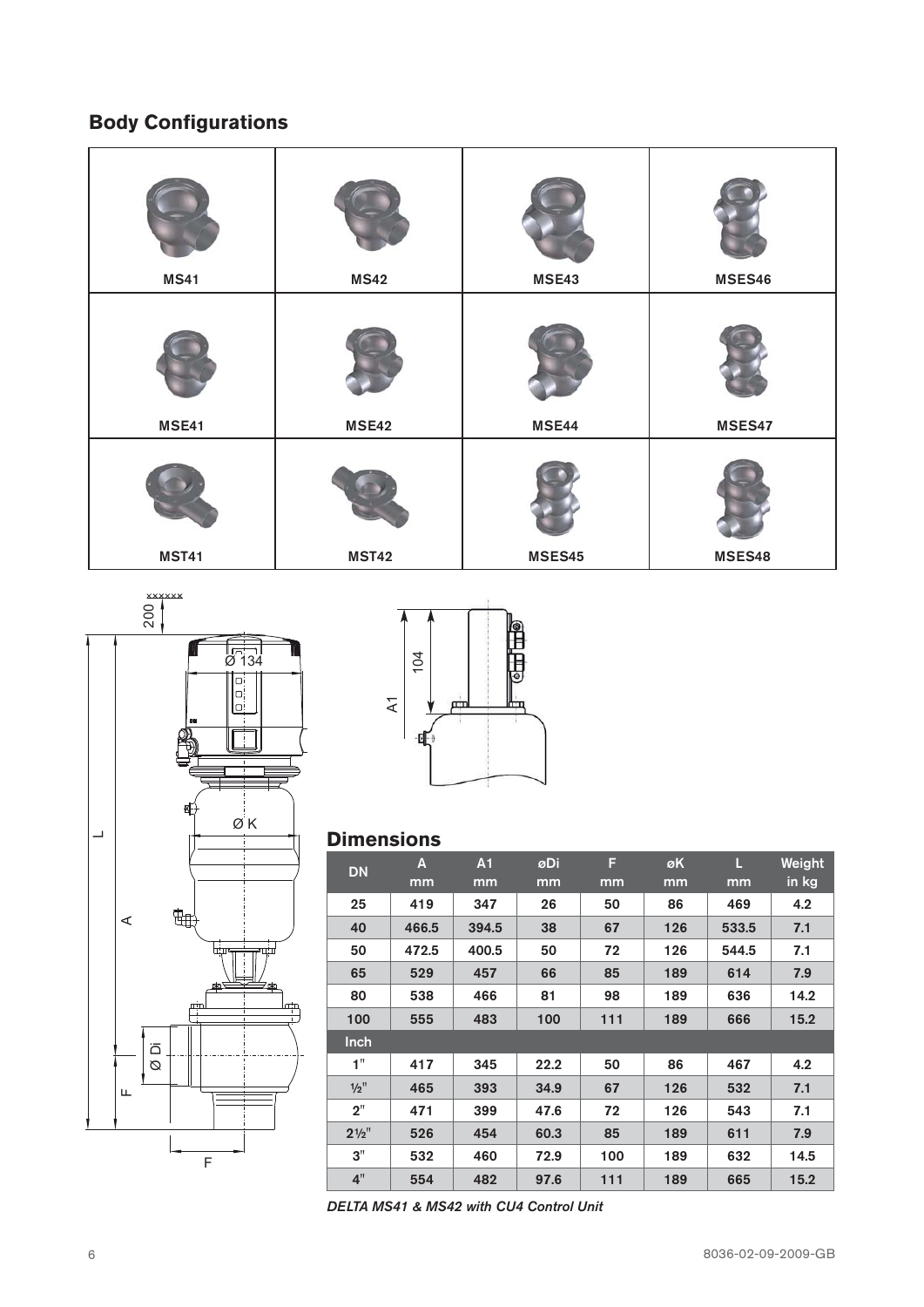

#### **Actuator**

DELTA MS4/MSP4 valves are operated by a pneumatic actuator or manually as an option.

The actuator is made of stainless steel AISI 304 (1.4301). The actuator is maintenance free and supplied with 5 year guarantee.

The design of the actuator allows NC and NO operation without the need of any modification.

Through different assembly of the actuator, the following designs are possible:

- NC: actuator normally closed; air-to-rise, spring-tolower
- NO: actuator normally open; air-to-lower, springto-rise

#### **DELTA CU Control Unit**

The DELTA MS4 and MSP4 is available with proximity switch holder (Standard) or a control unit (Optional).

The control unit operates as interface between process control and process valve and controls the electric and pneumatic signals. The following designs are available:

- Direct Connect
- AS-interface
- Profibus
- Device Net

APV DELTA CU control units are very robust, easy to maintain, and designed to operate in tough environments. Signal data are easily visible on an exterior LED (electronic lights).

#### **The APV DELTA Valve Range**

Recognising that valves are essential parts of every processing plant. The APV DELTA valve range has been developed and tailored to the continually increasing requirements for:

- Problem free product flow
- Through flow control
- Safe separation of fluids
- Perfect cleaning

For every area and application there is a comprehensive APV valve. The APV DELTA valve range is extensive and variable. It stretches from butterfly valves to double seat valves. Process valves like safety valves, vacuum valves, sampling valves, pressure relief valves and control valves are in our portfolio.